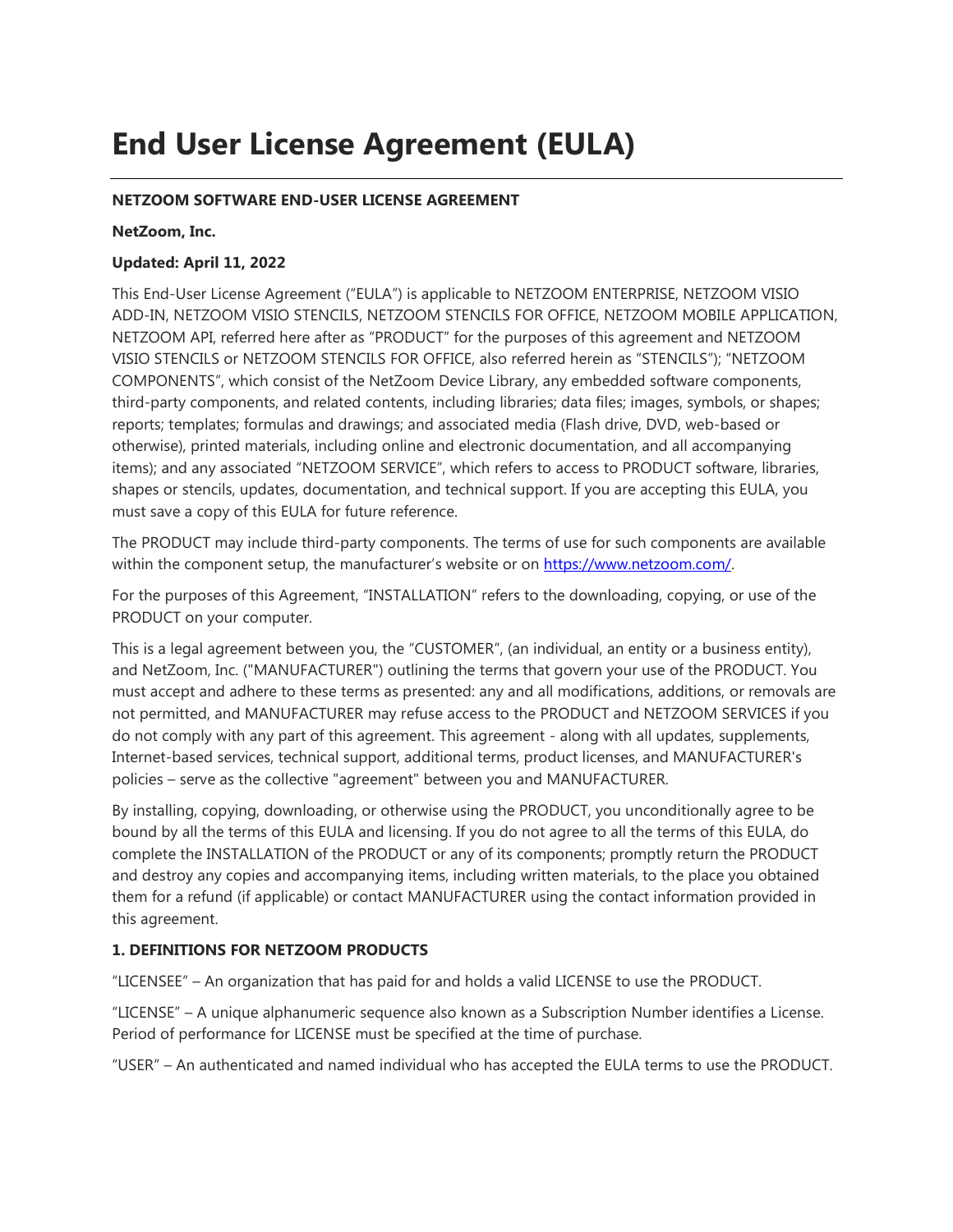"GUEST USER" – NetZoom Enterprise offers a special role called "Guest User". An authenticated guest user can access a limited feature set of NetZoom without requiring a subscription or License. LICENSEE can disable guest role access if not needed. LICENSEE is directly responsible for the access of NetZoom by a guest user. Guest users must accept the entire EULA in order to use the product.

"READ-WRITE LICENSE" – Users assigned to a read-write license can be authorized to use any available features of the PRODUCT.

"READ-ONLY LICENSE" – A read-only license can only be purchased by a LICENSEE. Users assigned to a read-only license can only be authorized to use a limited set of features, such as navigating, previewing Data Center elements, and generation of selected reports. Read-only users are not authorized to make any changes to the Data Center objects.

"CO-LO LICENSE" – A co-lo license can only be purchased by a LICENSEE. A co-lo license authorizes a user to use a predefined set of features. LICENSEE can assign a co-lo license to its customers, tenants, or representatives who accept the entire EULA terms.

"SDK LICENSE" – NetZoom SDK License also referred herein as an API License, can be purchased by LICENSEE only. The SDK License provides access to a set of application programming interfaces ("APIs") required to extend the functionality and integrate NetZoom with other applications.

"DEPLOYMENT" – NetZoom products can be deployed On-Premises, Hosted or Software as a Service ("SAAS").

"CUSTOMER DATA" – Under this agreement, MANUFACTURER acquires no right, title or interest to any user data.

"LOCAL DEVICE LIBRARY" – Qualified organizations (such as Federal or State agencies) that do not have Internet access may order a Local Device Library. LICENSEE is responsible for restricting access to the Local Device Library and shall allow access to it via the PRODUCT only. LICENSEE is also responsible for updating their version of the local device library, as needed.

"REASONABLE USAGE LIMITS" – Applies to shape request services and access to device library. Excessive usage may result in additional fees or restriction/termination of the License.

"COMPLIMENTARY SOFTWARE" – The NetZoom Visio Add-In and NetZoom Mobile Application are available to licensed users only.

"MOBILE APPLICATIONS" – MOBILE APPLICATIONS are considered to be any component of the PRODUCT that can be accessed from a Supported mobile device.

## **2. PRODUCT LICENSE**

What follows are the guidelines that regulate licensing for the PRODUCT:

a) **License**. The PRODUCT is a proprietary product of NetZoom, Inc. and relevant third parties and is protected by intellectual property laws and international treaties. Any installation, copying, or use of the PRODUCT, other than as specifically permitted herein, is unauthorized and in violation of this EULA, applicable intellectual property law, and/or international treaties.

The terms of this agreement, and the rights granted herein, shall commence with the INSTALLATION of the PRODUCT by you onto a device, which will constitute acceptance of the terms and conditions of this EULA. The license is effective until the expiration of the subscription number or termination of a license. You may terminate it at any time by destroying this program together with all copies,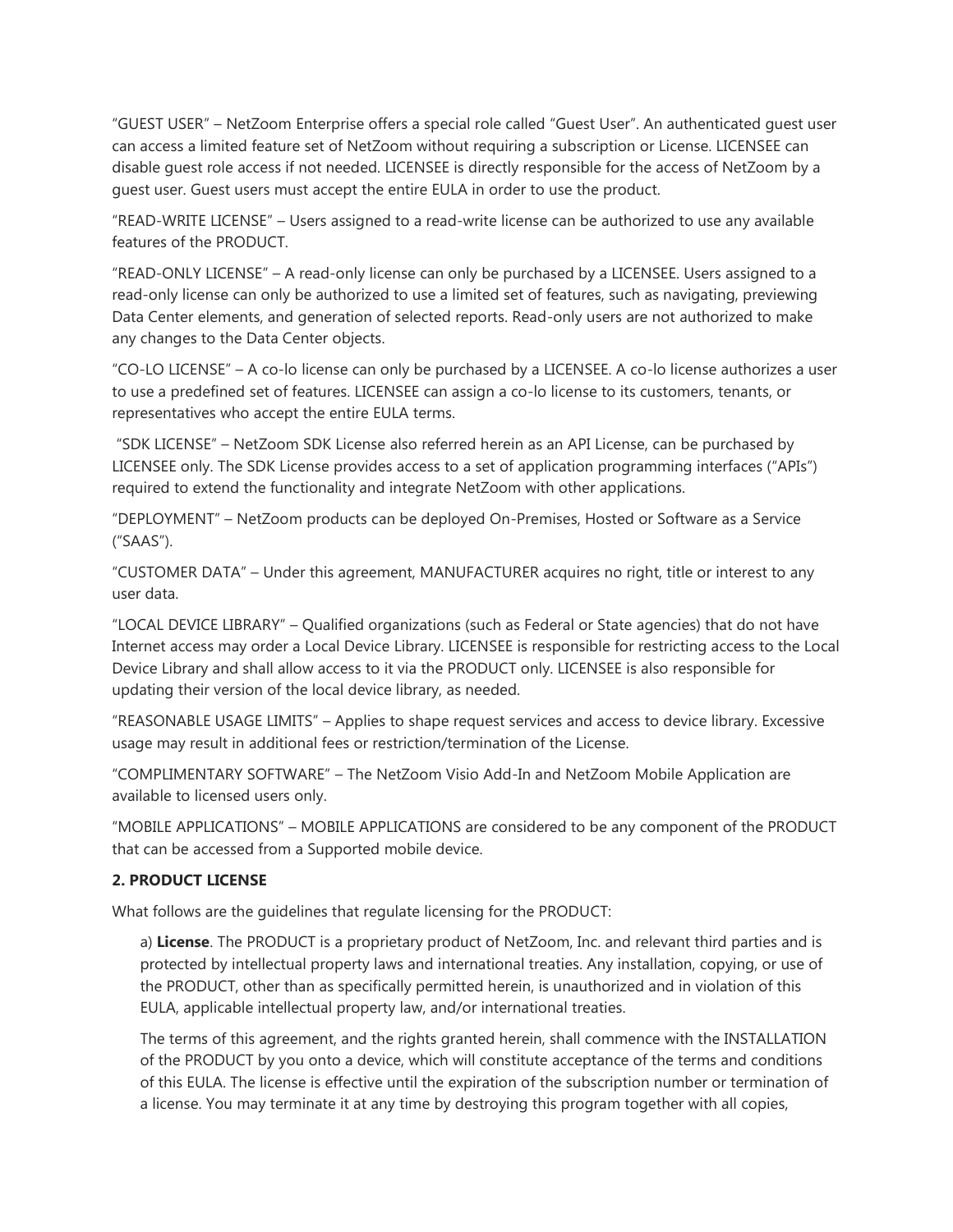modifications, and merged portions in any form. It will also terminate upon conditions set forth elsewhere in this EULA, if you fail to comply with any term or condition of this EULA, or if you fail to pay the applicable license fees in full. You agree upon termination or within thirty (30) days of the expiration of the subscription to destroy the PRODUCT together with all copies.

b) **Termination of Rights**. You agree that a violation of this EULA shall terminate your rights under it to use the PRODUCT and related components. You also agree that upon receipt by MANUFACTURER of sufficient evidence proving you have violated any of the terms and conditions of this EULA, MANUFACTURER will terminate your license and refuse access to the PRODUCT and NETZOOM SERVICE.

Your rights under this EULA shall terminate immediately and without notice from MANUFACTURER upon the following:

i. the expiration of the subscription term,

ii. your failure to comply with any term or condition of this EULA,

iii. if usage is found in access of reasonable use,

iv. if you provide false, inaccurate, or incomplete information,

v. your authorization to use a PC or device/computer ceases for any reason (e.g., termination of employment),

vi. any unauthorized transfer of possession or use of the PRODUCT or its components or any copy, derivative use, or incorporation thereof in any other product or service,

vii. circumvention of the Security or Digital Markers, if any exists, or this EULA,

viii. recompilation, deactivation or destruction of the PRODUCT, or

ix. any de-compilation of shapes, data, or any NETZOOM COMPONENTS.

c) **Limited Grant of License**. The PRODUCT is licensed to you for reasonable use, not sold to you. Your rights to use the PRODUCT and documentation are only those expressly granted in this EULA during the license term. MANUFACTURER grants you certain rights provided that you comply with all terms and conditions of this EULA. MANUFACTURER RESERVES ALL OTHER RIGHTS INCLUDING, BUT NOT LIMITED TO, TITLE AND COPYRIGHTS.

d) **PRODUCT Transfer**. This agreement, along with the license key, subscription number, or serial number you received, is your proof of license to exercise the rights granted herein and must be retained by you. You may not rent or lease the PRODUCT, but if you are the person or legal entity who initially licensed the PRODUCT, you may make a one-time permanent transfer of your rights under this Agreement provided that you submit a written notification to MANUFACTURER and transfer this EULA, the PRODUCT, and all accompanying written materials to the designated and authorized user. You also agree not to retain any copies and subject the recipient to fully agree to all the terms of this EULA in writing.

e) **Upgrades**. If the PRODUCT or subscription is labeled as an upgrade or renewal, you must be properly licensed to use a product identified by MANUFACTURER as being eligible for the upgrade or renewal in order to use the PRODUCT upgrade. For licensing requirements, the upgrade may not be separated for use from the product or transferred separately.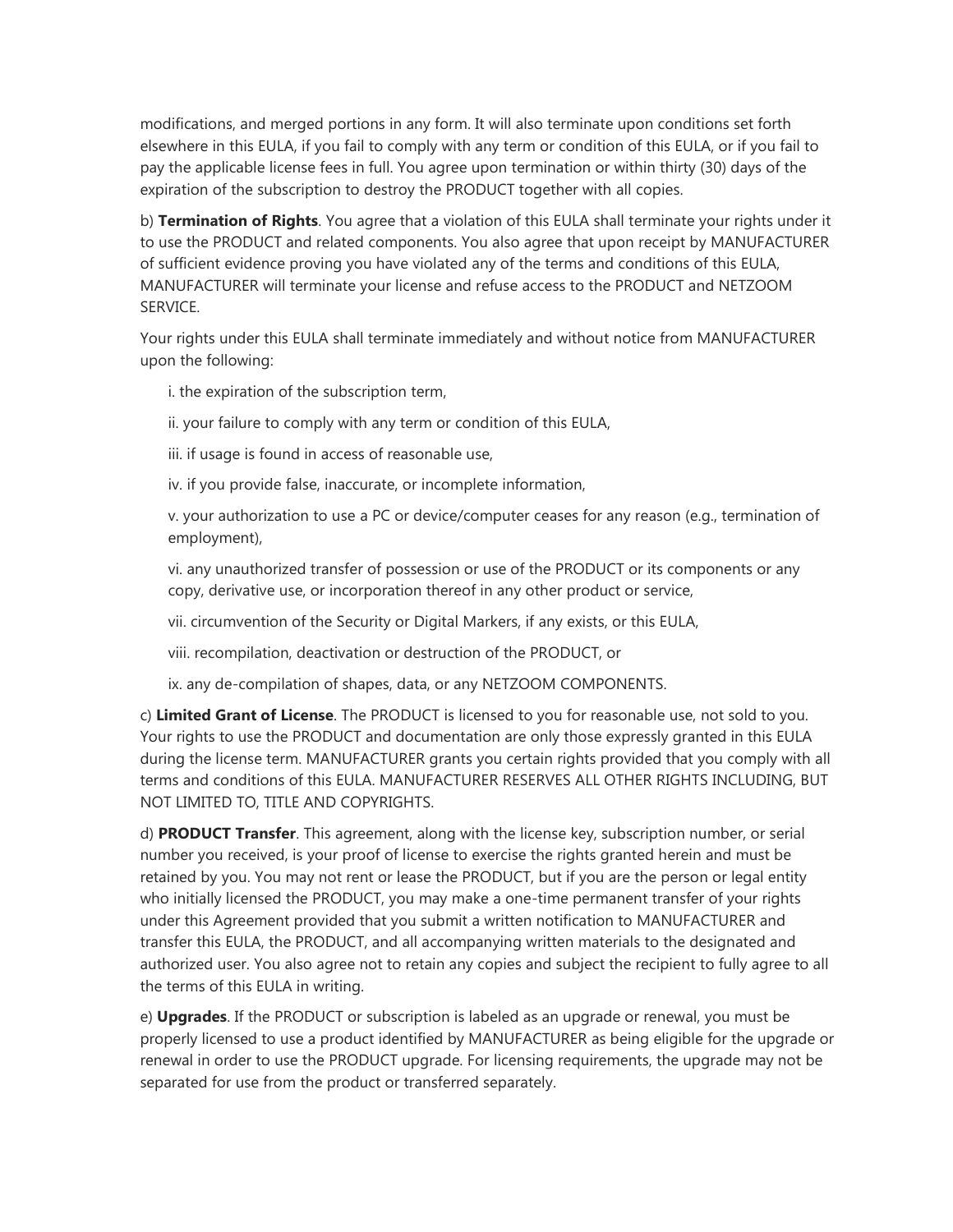f) **FOR NETZOOM VISIO STENCILS and NETZOOM STENCILS FOR OFFICE**. A valid subscription number is required to install, copy, use, or download the PRODUCT. If your subscription number has expired, you may not continue to use the PRODUCT and any NETZOOM VISIO STENCILS must be removed from your computer and destroyed; however, you may continue to use shapes already used in your Microsoft Visio diagrams and illustrations subject to the terms of the EULA.

g) **FOR NETZOOM FOR VISIO ADD-IN**. A valid subscription number is required to install, reinstall and use the PRODUCT. If your subscription number has expired, contact MANUFACTURER to purchase an unexpired subscription to re-activate the PRODUCT.

## h) **FOR NETZOOM**.

i. Requirement for Usage Report. You agree to submit periodic usage log reports to MANUFACTURER upon request.

ii. Third-Party Services. NetZoom offers access to certain services such as Google Map service and Weather Information service for demonstration and training purposes only. LICENSEE must obtain its own credentials and add them to NetZoom prior to allowing access to this functionality in NetZoom in a production environment.

# **3. NETZOOM INSTALLATION AND ACCEPTABLE USE**

a) A valid subscription number is required to install or reinstall the PRODUCT. If your Subscription has expired, you may not use the PRODUCT. You will not have access to NETZOOM SERVICES including the online NetZoom Device library and you will not receive any updates, upgrades to PRODUCT, technical support or other professional services until a valid, unexpired subscription number is added to re-activate the PRODUCT.

b) NetZoom is a web application that includes Data Server, Application Server and Web Client. You may install only one instance of each Data Server and Application Server Software solely in accordance with the terms of this agreement.

c) INTEGRATIONS WITH THIRD-PARTY APPLICATIONS AND THIRD-PARTY WEB SERVICES – NetZoom is integration-ready with popular third-party Web Services such as Google Maps service, Weather information service, Twilio SMS service and third-party applications like popular CMDBs, hypervisors and other services. Features designed to interoperate with third-party applications or services depend on the respective third-party providers continuing to make their services available. If any of those third-party service providers cease to offer such services or APIs, we may cease providing such functionality without any notice or compensation. NetZoom must be configured for third-party applications and services using credentials obtained by the LICENSEE prior to using it for integrations and Web services. LICENSEE is responsible for and must be sufficiently licensed to use NetZoom with such products or Web services.

d) CUSTOMER may be subject carrier charges when sending SMS messages.

e) For On-Premises deployment only, you may create and maintain a secondary environment (disaster recovery or test environment) of NetZoom provided all named users are identical in both primary and secondary environments.

f) MANUFACTURER does not offer older versions of PRODUCT or Updates.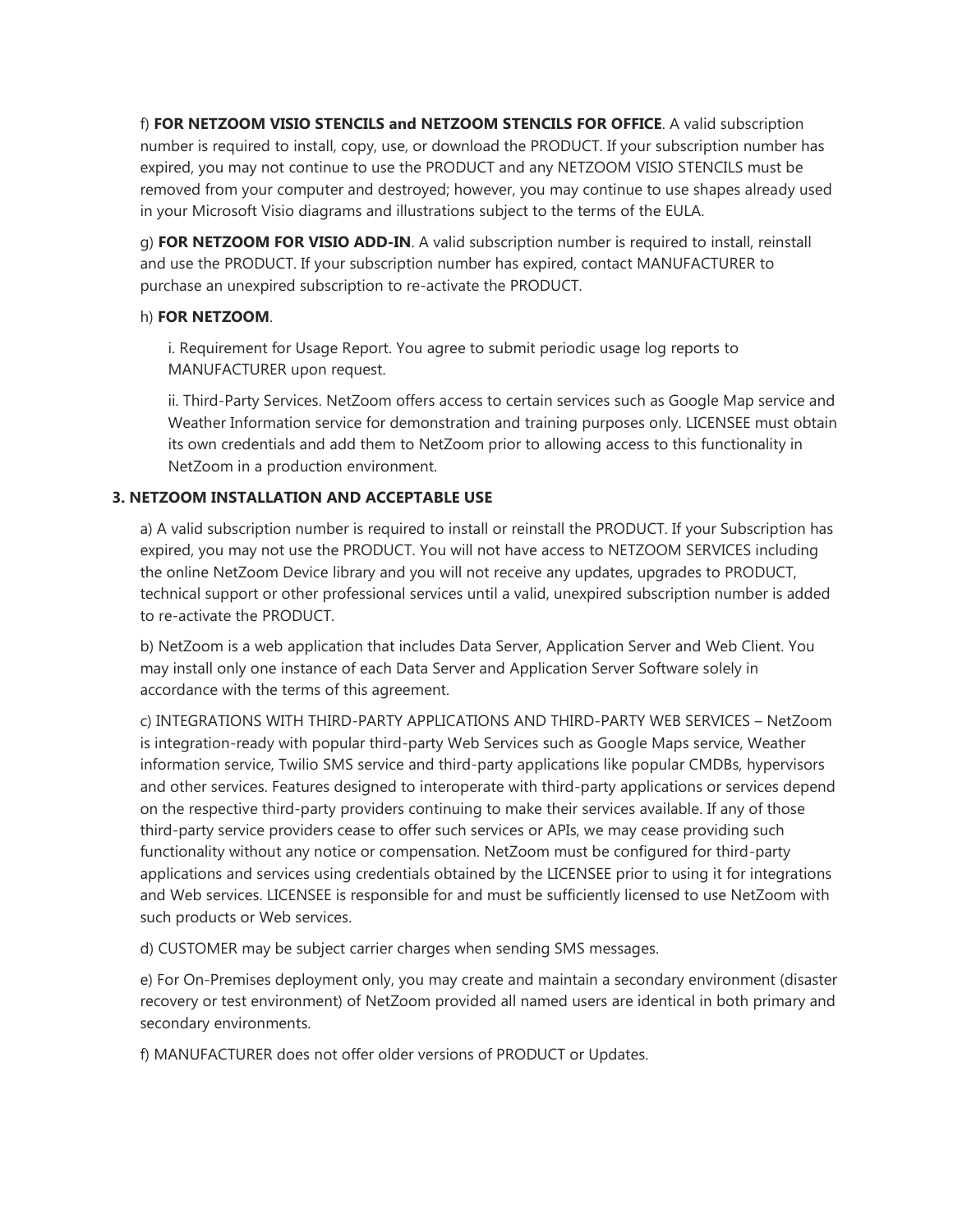## **4. NETZOOM VISIO ADD-IN AND NETZOOM VISIO STENCILS INSTALLATION AND ACCEPTABLE USE**

Installation, Conditions and Acceptable Use entails the following:

a) **Single-User Product**. The PRODUCT is a "Single-User Product". You may download, install, and update for use one copy of the PRODUCT on one device (Licensed Device), under the terms described in this EULA. The single primary user of the licensed device may access and use the PRODUCT installed on the licensed device. No other person may use the PRODUCT under the same license for any purpose. The single primary user may also install and update another copy on a portable computer, laptop, or home computer as long as the PRODUCT is used by the same single primary user only.

b) **Network Restriction**. You may not use the PRODUCT or any of its components on any network where it may be accessed and used by any person who does not have a valid license or subscription number or authorization to use the product. You will not install or allow access to the PRODUCT by anyone via Intranet or via a public network such as the Internet.

c) **Backup**. You may create and maintain one backup copy of the PRODUCT on media for use in the event that your primary copy becomes damaged. MANUFACTURER does not offer older versions of products or updates. You may use it only to reinstall the PRODUCT as long as you maintain your nonexpired subscription number. You must reproduce and include the following copyright/proprietary notices on your backup copy of the PRODUCT:

Copyright © NetZoom, Inc. All Rights Reserved.

d) **Reasonable Use**. This PRODUCT and its services are available to licensed users for reasonable use. Reasonable use does not entitle you to download/receive the entire library of shapes or stencils offered or the entire library of shapes.

Reasonable use limits your access to the number of device chassis or configurations required to populate up to fifty racks and cabinets. In case your requirement exceeds the reasonable usage limits as described herein, you must contact MANUFACTURER for additional license purchase requirements.

# **5. NETZOOM SDK TERMS AND CONDITIONS**

If you have a license to use NetZoom SDK, you agree to the following terms and conditions prior to usage of the NetZoom SDK.

a) You may not, without MANUFACTURER's formal written consent or a supplemental agreement, access or use the NetZoom SDK:

i. with the NetZoom SAAS deployment

ii. if you are our direct competitor, or

iii. to monitor the availability, performance or functionality of the NetZoom application or hosting platform, or

iv. for any competitive purposes including benchmarking, verification and comparisons.

b) You agree not to store or transmit any malicious code or other material in violation of third-party privacy or confidentiality rights using the NetZoom SDK.

c) Access to the NetZoom SDK shall be limited to the number of users indicated by the license. You may not sell, resell, rent or lease the licenses to the NetZoom SDK.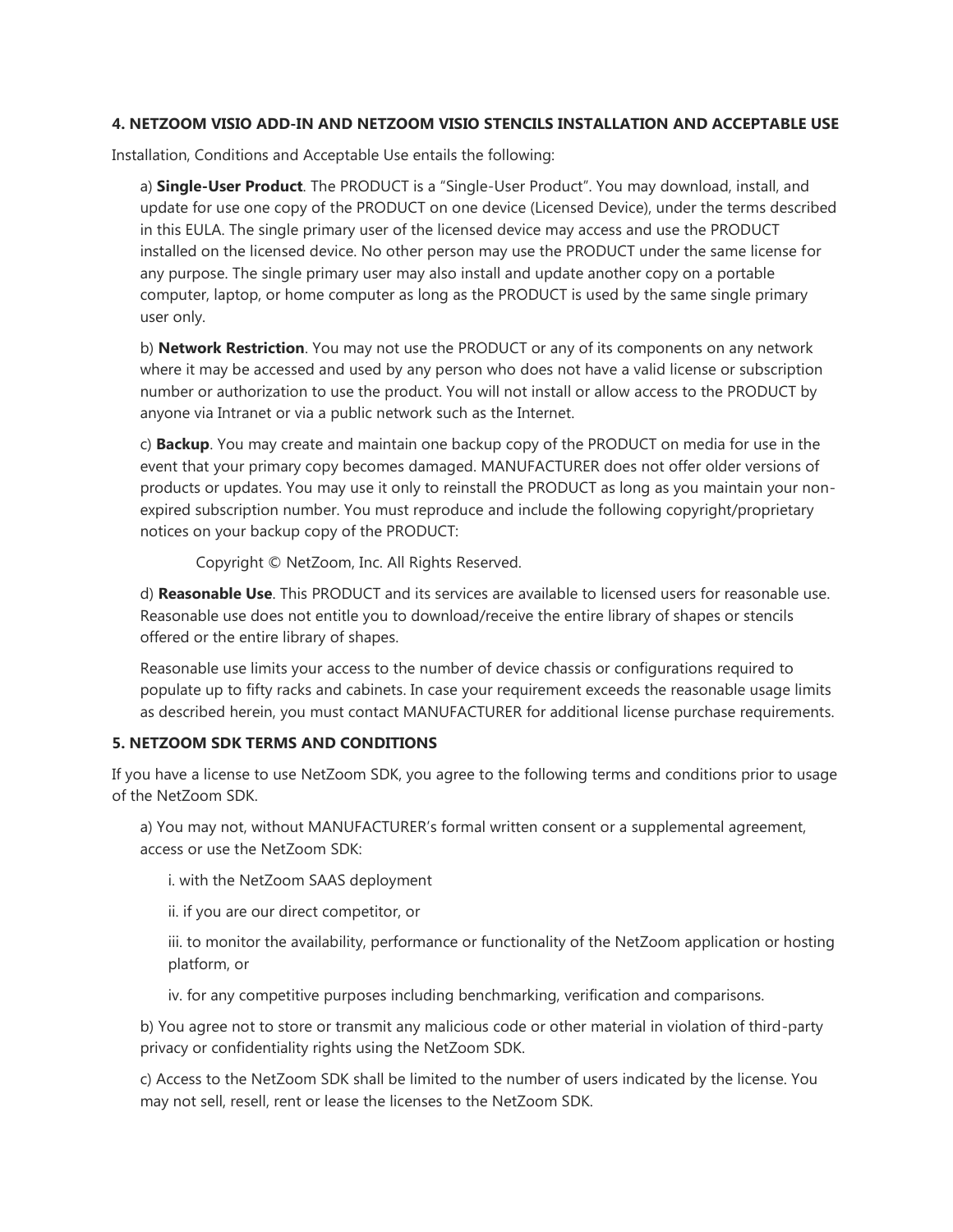d) MANUFACTURER is not responsible for any Electronic Data that you manipulate with the NetZoom SDK.

e) MANUFACTURER reserves all rights, title and interest in and to the NetZoom SDK, including all related intellectual property rights. No rights are granted to hereunder other than as expressly set forth herein.

f) MANUFACTURER acquires no right, title or interest from under this Agreement in resultant Application.

g) NetZoom is an evolving application. MANUFACTURER retains all rights to make changes to the NetZoom SDK without any obligations to LICENSEE, including but not limited to adding, deleting, or modifying entry points and making changes to parameters.

### **6. ACTIVATION AND VALIDATION**

Activation is no longer required to use the PRODUCT.

**User Information**. Each user seeking NETZOOM SERVICES is required to provide accurate, current, and complete user information throughout use of the NetZoom Service. MANUFACTURER may terminate the CUSTOMER's rights to NETZOOM SERVICES and Support if the user provides false, inaccurate, or incomplete information.

**Use of Data**. The PRODUCT may obtain information from, or access data stored on your mobile device related to your use of the PRODUCT.

#### **7. PROHIBITED ACTIVITIES**

Per this EULA, there are a number of prohibited activities with regards to the PRODUCT:

a) **Trial or Demo Version**. Your rights to use a trial/demo PRODUCT are limited to 15 days from the date of installation unless extended by MANUFACTURER through a written notification to you. After the expiration of the demo period, you must remove the PRODUCT from your computer/device. Any data you enter during your trial will be permanently lost unless you purchase a license prior to the end of the trial period. During the trial, PRODUCT and NETZOOM SERVICES are provided "AS-IS" without any warrant and shall have no indemnification obligations with respect to the trial.

b) **Non-Commercial Use**. You may use icons, symbols, shapes, stencils, data, and templates provided with and by the PRODUCT in the documents that you create. You may distribute those documents non-commercially only. If you wish to use icons, symbols, shapes, stencils, data, templates, or any other components of the PRODUCT for any other purpose, you must enter into an additional license contract with MANUFACTURER.

c) **Installation and Use**. You may not download, install, upload, publish, use, share, distribute, copy, reproduce, sell, transfer, rent, lease, or assign the PRODUCT except as expressly outlined in this EULA.

d) **Unlicensed Use**. You will not allow anyone who does not have their own valid subscription license to use the PRODUCT.

e) **Publish**. You may not publish or publicly display the PRODUCT or any of its components for others to copy or use.

f) **Hosting services**. You may not host the PRODUCT for commercial software hosting service purposes.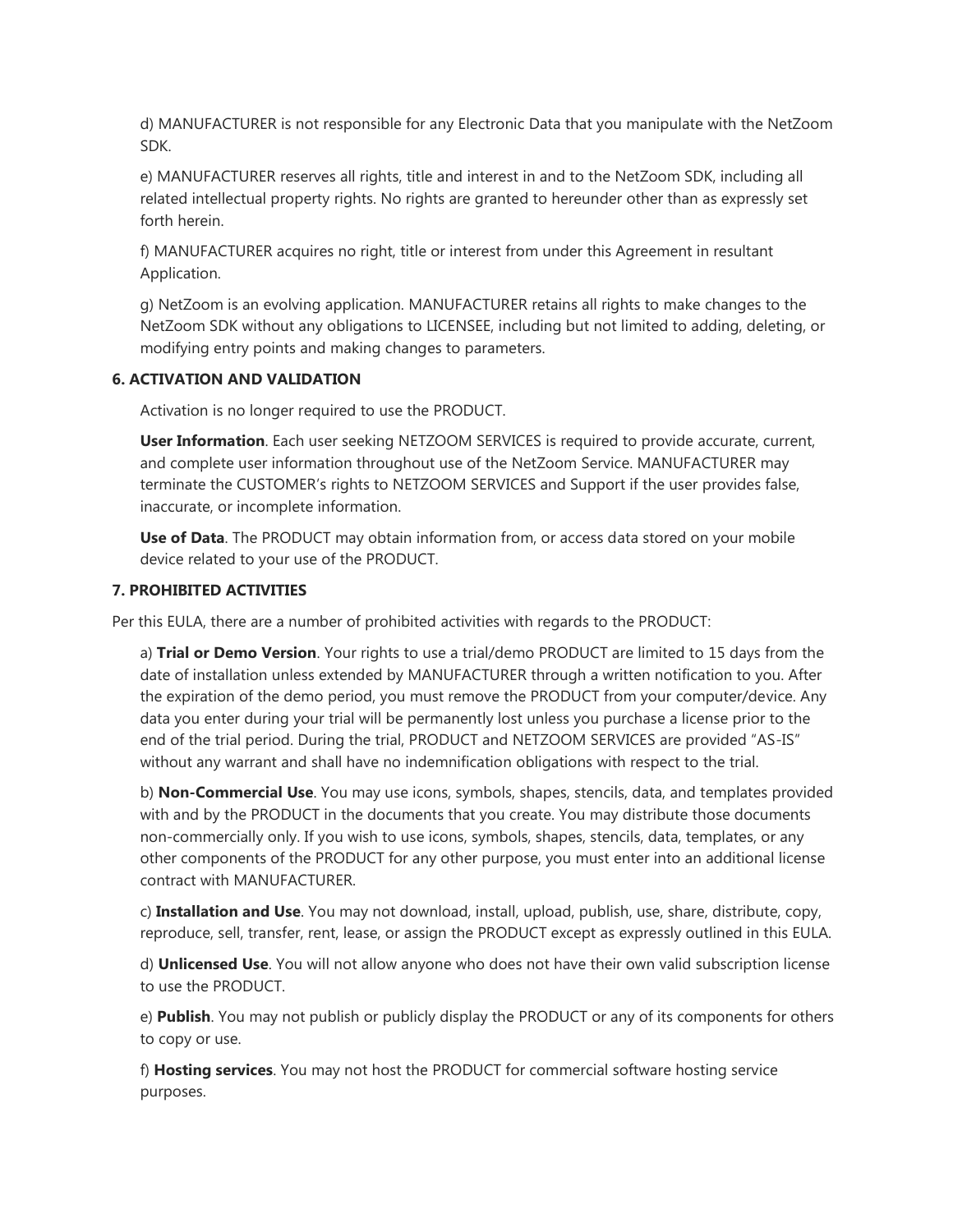g) **Separation of Components**. The PRODUCT is licensed as a single product, and its components and data may not be separated for use independently of each other in any manner at any time. User may not copy or extract shapes or any component of the PRODUCT to bundle with any other product or distribute/publish them. The PRODUCT or any of its components may not be shared with any other user who does not have a valid, current license to use the product.

h) **Reverse Engineering, Decompiling, and Disassembly**. You may not allow anyone to decompile, disassemble, or otherwise reverse engineer the PRODUCT. You may not use, copy, modify, or transfer the PRODUCT, or any copy, modification, or merged portion, in whole or in part, except as expressly permitted in this EULA. If you do transfer possession of any copy, modification, or merged portion of the program to another party, except as expressly permitted in this EULA, your license is automatically terminated without notice from MANUFACTURER.

i) **Bundling with Other Programs**. A separate license from MANUFACTURER is required to include a portion of the PRODUCT and related components with any other program or software.

j) **Security or Digital Markers**. You may not remove, substitute, or modify any security feature or digital markers embedded or included in the PRODUCT and its components.

k) **Internet-Based Services**. You may not use Internet-based services offered by the PRODUCT in any manner that could harm others or impair use by others. You may not gain unauthorized access to any products, service, data, shapes, account, or network by any means as a result of using the product.

l) **Law**. You may not use the PRODUCT for any purpose that is against domestic law or laws of the United States.

m) **Export Restrictions**. The PRODUCT is subject to United States export laws and regulations. You may not export or re-export the PRODUCT or any underlying information or technology except in full compliance with all United States laws and regulations and other applicable laws and regulations. You must comply with all domestic and international export laws and regulations that apply to the PRODUCT. By using the PRODUCT, you represent and warrant that you are not located in any country to which export of the PRODUCT would be prohibited by any United States law or other applicable laws and regulations.

n) **Discovery**. You must not use the discovery or monitoring features, if available, unless you have formal authorization to discover network elements.

#### **8. RIGHTS AND OWNERSHIP**

The rights and ownership of the PRODUCT are as follows:

a) **Restricted Rights**. The PRODUCT is provided with Restricted Rights. Use, duplication, or disclosure by the United States Government is subject to restrictions applicable to commercial computer software as set

forth in the Federal Acquisition Regulations (FAR) §52.227-14 (Jun 1987) Alternate III (June 1987), FAR § 52.227-19 (June 1987), DFARS § 252.227-7013 (b)(3) (Nov 1995), or applicable successor provisions. Use of the PRODUCT by the U.S. Government constitutes acknowledgment of MANUFACTURER's proprietary rights therein. The Manufacturer is NetZoom, Inc., an Illinois corporation.

b) **Reservations of Rights and Ownership**. You acknowledge that the PRODUCT constitutes trade secrets and proprietary information of MANUFACTURER and third parties. Title, ownership rights, and intellectual property rights in and to the PRODUCT will remain with MANUFACTURER and respective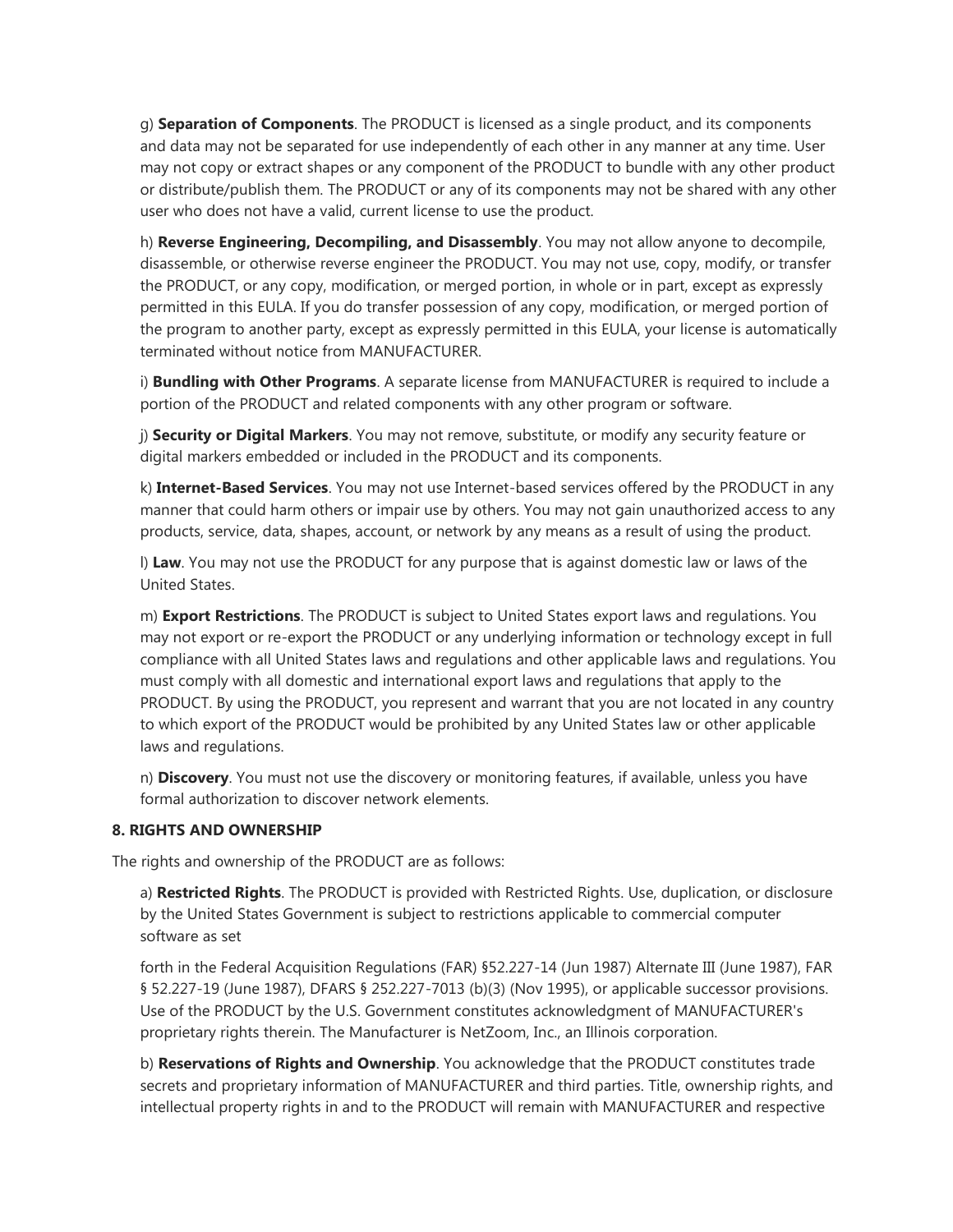third-party licenses, and is protected by United States intellectual property laws and international treaty provisions. There is no transfer to you of any title to, or ownership of, the PRODUCT, and this EULA is not to be construed as a sale of any right in the PRODUCT or any of its components including data, libraries, images, shapes, templates, stencils, formulas, or drawings.

c) **Ownership of Trademarks and Logos**. All company names, trade names, trademarks, trade devices, copyrights, service marks, logos, symbols, and any abbreviation, contraction, or simulation thereof offered within the PRODUCT in any form and related components are property of their respective owners. Images of logos where provided are for identification purposes only and are provided as a convenience for customers who have permission to use them by their respective owners. Contact the owner of the logo or trademark for usage rights and applicable restrictions.

NetZoom, Inc., the NetZoom logo, NetZoom and iShape are trademarks or registered trademarks of MANUFACTURER. MANUFACTURER reserves all rights to names, logos, markers, and trademarks. Other brands and product names are trademarks or registered trademarks of their respective owners. Microsoft and Visio are registered trademarks of the Microsoft Corporation. Please refer to third-party EULAs wherever included.

d) **Auditing for Compliance**. During the term of this Agreement, MANUFACTURER has the right to an independent audit of usage logs to determine compliance with the terms of the Agreement. The audit shall be to verify the number of authorized users, authorized racks and reasonable usage. The audit will be conducted in a manner to least likely disrupt the CUSTOMER's business operations. While performing the audit described above on CUSTOMER's premises, MANUFACTURER and its personnel will comply with all of the CUSTOMER's security procedures, rules, regulations, policies, and holiday/work schedules.

## **9. WARRANTIES AND LIABILITY**

The warranties and liabilities for the PRODUCT include the following:

a) **Limited Warranty**. MANUFACTURER warrants for a period of thirty (30) days from the date of purchase that, under normal use, the PRODUCT and its delivery media (such as downloads, DVDs, and/or flash drives) will perform substantially in accordance with the specifications contained in the accompanying materials and be free of defects in material and workmanship. You acknowledge and agree that MANUFACTURER will satisfy this warranty if it corrects errors that appear in this program or in the user manuals that are reported to MANUFACTURER during the warranty period. MANUFACTURER does not warrant that any MANUFACTURER product will meet your requirements or expectations, and under no circumstances does MANUFACTURER guarantee that any MANUFACTURER product will operate uninterrupted or without errors. MANUFACTURER affirms that it has the right to grant this license. The foregoing warranties are void if failure of a warranted item results, directly or indirectly, from an unauthorized modification to a warranted item; an unauthorized attempt to repair a warranted item; or misuse of a warranted item, including without limitation use of a warranted item under abnormal operating conditions or without routinely maintaining a warranted item. You agree to promptly notify MANUFACTURER of any suspected defects in product delivery media or this program.

b) **Disclaimer of Warranties**. The foregoing warranties are given in lieu of all other warranties expressed, implied, or statutory, including the implied warranties of merchantability, satisfactory quality, and fitness for a particular purpose or for any particular application and any warranties of non-infringement of third-party rights or ability to use with third-party applications. MANUFACTURER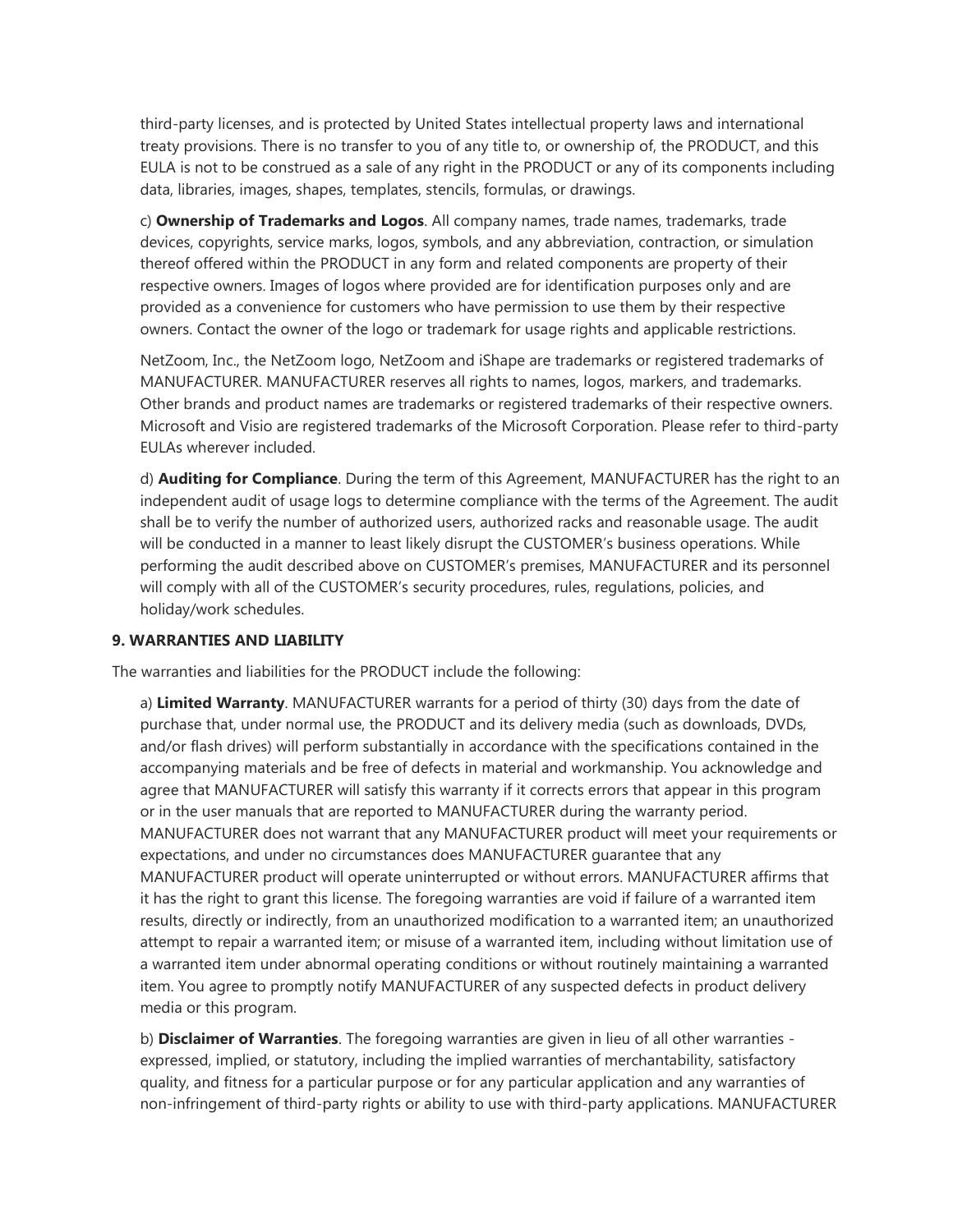makes no statements with respect to the product. You accept the product in an "as-is" condition and at your sole risk of use. The limited warranty contained in this EULA is in lieu of all other warranties (if any) that might be inferred from any advertising, packaging, documentation, or similar media. You agree that no written or oral representations by any of MANUFACTURER's personnel or agents will constitute a warranty of any type.

MANUFACTURER will use reasonable measures to protect information you submit as part of the service, but you agree that such submission is at your sole risk and MANUFACTURER is not liable to you in any way for any loss or liability related to such information.

MANUFACTURER IS NOT LIABLE FOR ANY LOSS OR LIABILITY RELATED TO INSTANCES OF LOSS, ATTACK, VIRUSES, INTERFERENCE, CORRUPTION OR OTHER SECURITY INTRUSIONS OF THE SERVICE. FURTHERMORE, MANUFACTURER DOES NOT GUARANTEE, REPRESENT, OR WARRANT THAT THE SERVICE WILL BE FREE FROM SUCH INSTANCES. CREATING BACKUPS OF PRODUCTS PURCHASED FROM THE SERVICE (IF APPLICABLE) IS YOUR RESPONSIBILITY.

c) **Limitation of Remedies and Damages**. MANUFACTURER's entire liability and your exclusive remedy shall be, at MANUFACTURER's sole and absolute discretion, either (i) the repair or replacement of any warranted item that does not meet the respective warranties given above or (ii) a pro-rated refund of the purchase price (excluding shipping) paid for the warranted item. Excluding instances of MANUFACTURER's negligence or willful misconduct, in no event will MANUFACTURER be liable for instances of loss, attack, viruses, interference, corruption, or other security intrusions of the service and any damages including, but not limited to, any incidental, special, or consequential damages directly or indirectly arising out of, or in connection with, your use of the product, including, but not limited to, personal injury, business interruption, loss of revenue, loss of profits, loss of use of any goods or associated equipment, damage to any associated goods or equipment, loss of data, cost of capital, cost of repairs, cost of substitute goods, facilities, services, downtime costs, and claims of your customers or any similar type of damage or remedy even if MANUFACTURER has been advised by you of the possibility of such damage or claim. You agree and acknowledge that in no event shall MANUFACTURER be responsible or liable for any aspect of the host application in which the PRODUCT is used. You agree that no claim, regardless of form, arising out of, or in connection with, this agreement may be brought by you more than one (1) year after the cause of action has occurred despite any statute of limitations to the contrary.

d) **Links to Third-Party Sites**. MANUFACTURER is not responsible for the contents of any third-party sites or services, any links contained in third-party sites or services, or any modifications or updates to third-party sites or services. MANUFACTURER provides these links and access to third-party sites and services to you only as a convenience, and the inclusion of any link or access does not imply MANUFACTURER'S endorsement of the third-party site or service.

#### **10. GENERAL PROVISIONS**

The general provisions provided for in this EULA concerning the PRODUCT are as follows:

a) **Severability**. Any provision of this EULA that is prohibited or unenforceable in any jurisdiction, in such jurisdiction, is ineffective to the extent of the prohibition or unenforceability, and any prohibition or unenforceability in any jurisdiction does not invalidate or render unenforceable the provision in any other jurisdiction. If any provision of this EULA is deemed inoperative or unenforceable as applied in any particular case because it conflicts with any other provision or provisions of this EULA or any law, statute, ordinance, rule, regulation, order, writ, decree, or injunction, or for any other reason, the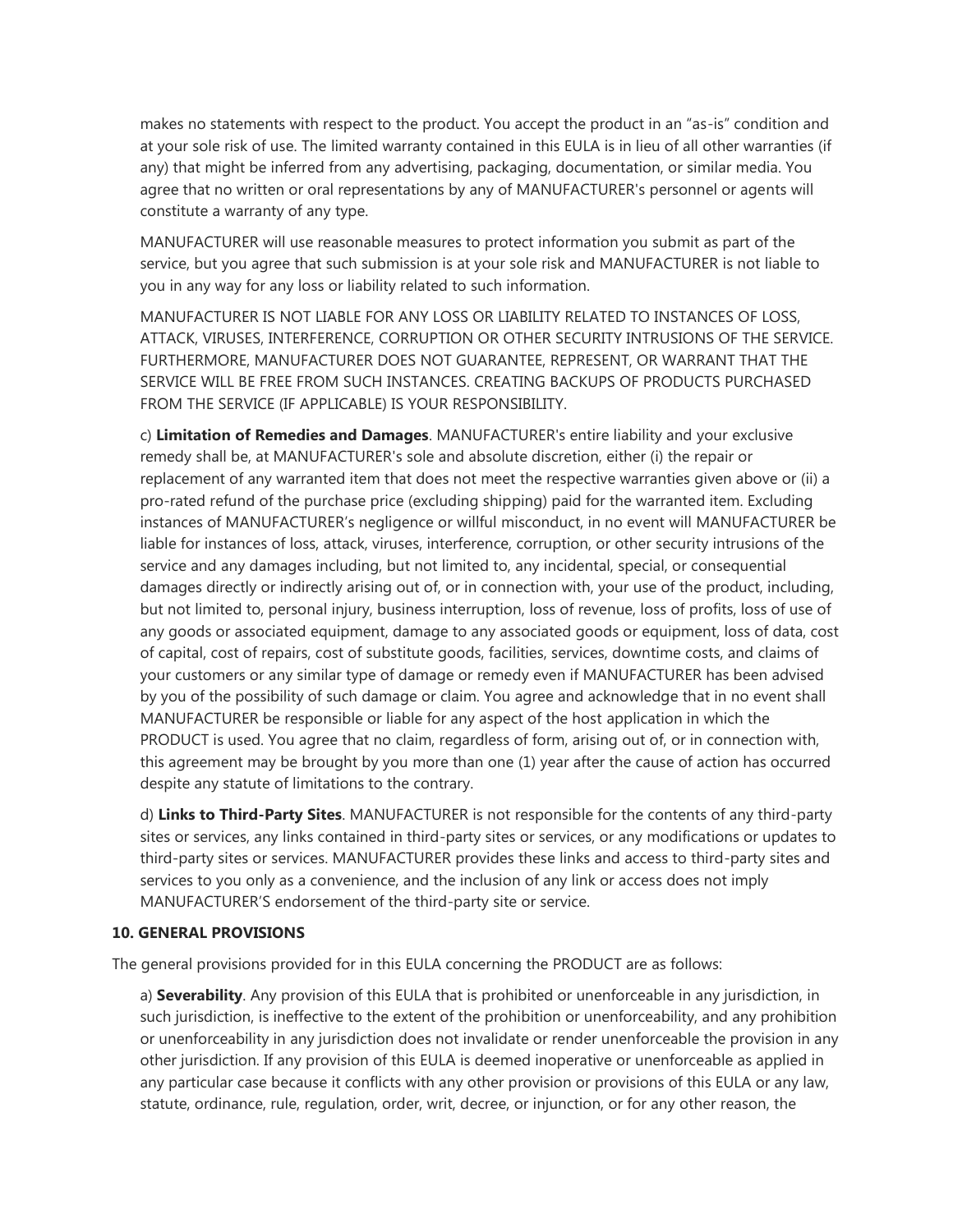circumstances will not have the effect of rendering the provision in question inoperative or unenforceable in any other case or circumstance, or of rendering any other provisions in this EULA invalid, inoperative, or unenforceable to any extent whatsoever. The invalidity of any one or more phrases, sentences, clauses, sections, or subsections of this EULA does not affect the remaining portions. If any provision of this EULA is held unenforceable by a court of competent jurisdiction, the remainder of this EULA shall remain in full force and effect to the extent necessary to effectuate the intent of the parties.

b) **Entire Agreement**. This EULA contains the entire agreement among the parties with respect to the subject matter and supersedes all prior agreements, proposals, representations, arrangements, or understandings, written or oral, with respect to the subject matter.

c) **No Third-Party Beneficiaries**. The parties agree that this EULA and the covenants made in it are made expressly and solely for the benefit of the parties and that no other person or entity is entitled or deemed to be entitled to any benefits or rights under this EULA, nor be authorized or entitled to enforce any rights, claims, or remedies under or by reason of this EULA.

d) **Attorneys' Fees**. In any action or proceeding brought to enforce any provision of this EULA, or where any provision is validly asserted as a defense, the prevailing party is entitled to recover reasonable attorneys' fees, experts' fees, and costs from the non-prevailing party in addition to any other available remedy.

e) **Applicable Law**. This EULA will be governed and construed by the laws of the State of Illinois (incorporating such federal rules, regulations, and statutes or international treaties and as may be necessary) applicable to agreements made and to be performed entirely within the state and without regard to its principles or rules of conflicts of laws. Jurisdiction and venue for any dispute arising from this agreement or relating to the PRODUCT shall be in the Eighteenth Judicial Circuit Court in DuPage County, Illinois, and the parties specifically waive the right to bring any such action in any other jurisdiction or venue.

f) **Presumptions**. This EULA or any section thereof shall not be construed against MANUFACTURER due to the fact that the EULA or any section of it was drafted by MANUFACTURER.

g) **Contact**. The latest contact information can be found at [www.NetZoom.com](https://www.netzoom.com/) or [www.VisioStencils.com.](https://www.visiostencils.com/) Should you have any questions concerning this Agreement, you may contact MANUFACTURER by calling 1-630-281-6464 (US Central Time Zone), faxing to 1-630-281-6460, emailing to [Support@VisioStencils.com](mailto:Support@VisioStencils.com) or [Support@NetZoom.com,](mailto:Support@NetZoom.com) or writing to:

NetZoom, Inc. 2300 Cabot Drive, Suite 535 Lisle, Illinois 60532, USA

h) **Technical Support and Services**. Unless expressly stated otherwise, MANUFACTURER will provide, at its discretion, limited "Complimentary Service" during the valid term of subscription period solely for the PRODUCT. "Complimentary Service" will be limited to telephone or e-mail support for bug and correction reports, installation, and basic operations excluding any customization and requesting more shapes/stencils. To use the complimentary service, email **Support@VisioStencils.com** or [Support@NetZoom.com,](mailto:Support@NetZoom.com) or call customer service at 1-630-281-6464. You must contact the applicable host application provider with respect to support services related to the host application. MANUFACTURER will accept customer reports of problems found, but after the warranty period, you